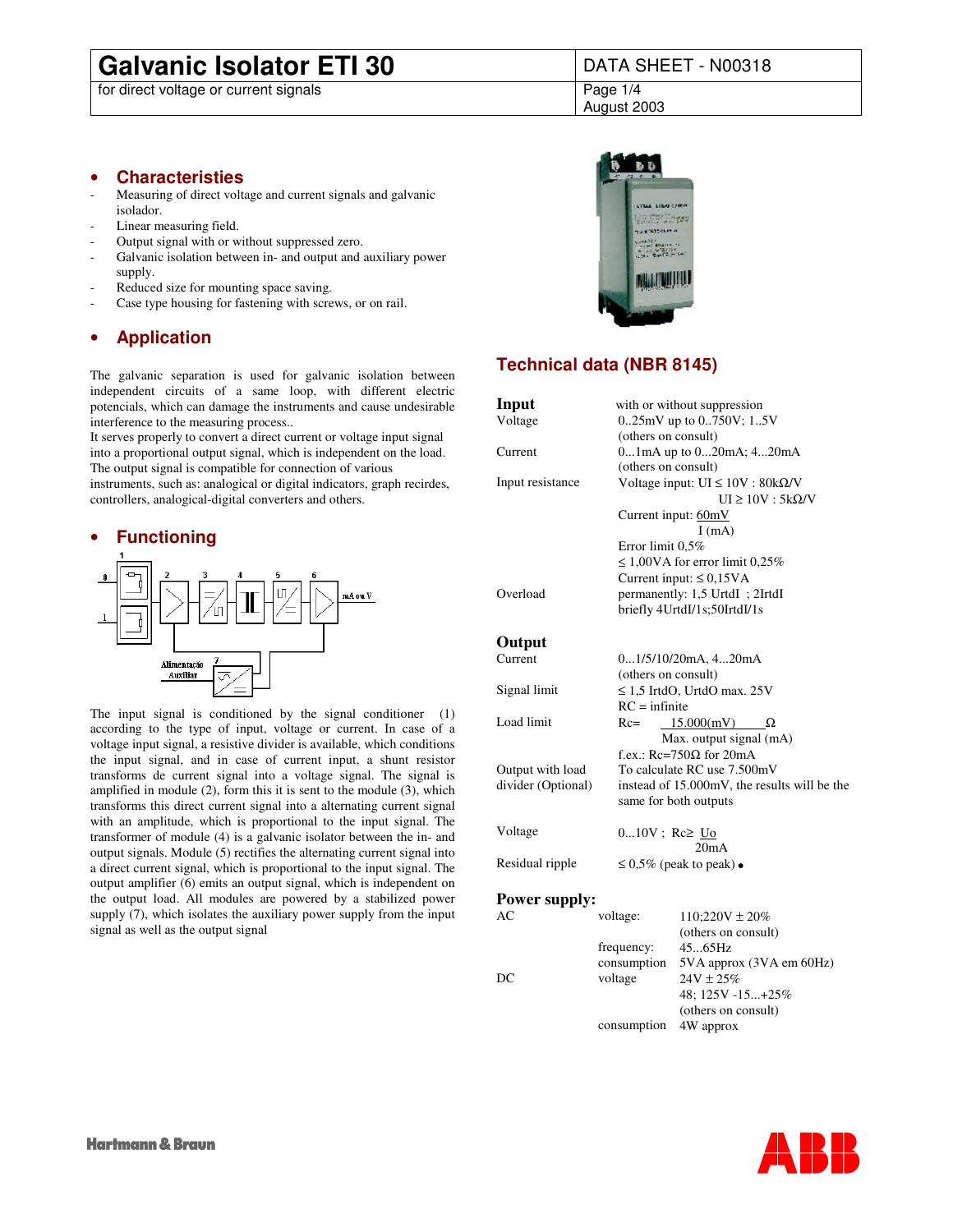# **Galvanic Isolator ETI 30** DATA SHEET - N00318<br>for direct voltage or current signals<br>Page 2/4

for direct voltage or current signals

August 2003

### **Influence magnitudes**

| Error limit               | $0.5\%$                                |  |  |  |  |  |  |
|---------------------------|----------------------------------------|--|--|--|--|--|--|
|                           | $0,25\%$ (Optional)                    |  |  |  |  |  |  |
| Reference conditions      |                                        |  |  |  |  |  |  |
| Input:                    | $U I = UrtdI$                          |  |  |  |  |  |  |
|                           | $II = 0$ $I$ rtd $I$                   |  |  |  |  |  |  |
| Auxiliary power supply:   | UAX $\pm 2\%$                          |  |  |  |  |  |  |
| Load:                     | 0,5RC máx.                             |  |  |  |  |  |  |
| Ambient temperature:      | $25^{\circ}$ C $\pm 2K$                |  |  |  |  |  |  |
| Heat time                 | $\pm 20$ min                           |  |  |  |  |  |  |
| Additional error above    |                                        |  |  |  |  |  |  |
| 1,2IrtdI ou UrtdI         | $\leq 0.2\%$                           |  |  |  |  |  |  |
| Linearity deviation       | $\leq 0.2\%$ (included in error limit) |  |  |  |  |  |  |
| Load                      | $\leq 0.05\%$ RC = 0RC max.            |  |  |  |  |  |  |
|                           | (included in error limit)              |  |  |  |  |  |  |
| Temperature               | $\leq 0.2\%$ /10 K; rated temperature  |  |  |  |  |  |  |
|                           | $25^{\circ}$ C                         |  |  |  |  |  |  |
| Auxiliary power supply    | $\leq 0.05\%$ within the permitted     |  |  |  |  |  |  |
|                           | tolerance range for the supply voltage |  |  |  |  |  |  |
| Response time             | $\leq 200$ ms                          |  |  |  |  |  |  |
| External magnetic fieldes | $\leq 0.5\%$<br>for field intensity of |  |  |  |  |  |  |
|                           | $0.4$ kA/m                             |  |  |  |  |  |  |
| Radio frequency           |                                        |  |  |  |  |  |  |
| interference              | $\leq 0.5\%$ between 27460MHz          |  |  |  |  |  |  |
|                           | at a distance 1m; power 1 W            |  |  |  |  |  |  |
|                           |                                        |  |  |  |  |  |  |

### **Electrical test**

Test voltage between for all circuits mutilly - 2,5kV/1 min. 60Hz Test between direct current power supply and output:  $UAX = 24VDC...Test$  voltage =  $0,75kV/1$  min. 60Hz  $UAX = 48VDC...Test$  voltage =  $1,5kV/1$  min. 60Hz UAX =  $110/125$ VDC...Test voltage =  $2,5kV/1$  min. 60Hz Pulse voltage 5kV; 1,2/50 us; 0,5Ws<br>Peaks 2,5kV; 1MHz; 400 puls 2,5kV;1MHz; 400 pulses / 1s

### **Notes:**

 Related to the final output value.  $U<sub>rtdI</sub>$  = Rated voltage

 $I_{rtdI}$  = Rated current

Response times below 200 ms result in bigger residual ripple.

### **Construction and Mounting**

| Type<br>Housing                | Case              |                                                            |                                      |  |  |  |  |  |
|--------------------------------|-------------------|------------------------------------------------------------|--------------------------------------|--|--|--|--|--|
|                                |                   | Base and cover of plastic                                  |                                      |  |  |  |  |  |
| Fastening                      |                   | Surface mounting with two screws M4, or<br>using DIN rail. |                                      |  |  |  |  |  |
| Electrical<br>connection       |                   | Frontal terminals for eye and fork type cable<br>shoes     |                                      |  |  |  |  |  |
| Protection class<br>(NBR 6146) |                   | IP 50 in housing<br>IP 20 at the connection terminals      |                                      |  |  |  |  |  |
| Weight                         |                   | $\pm 0.7$ kg                                               |                                      |  |  |  |  |  |
| <b>Climatic conditions</b>     |                   |                                                            |                                      |  |  |  |  |  |
| Operation temperature          |                   |                                                            | $-20+60$ °C                          |  |  |  |  |  |
| Functioning temperature        |                   |                                                            | $-25+70$ °C                          |  |  |  |  |  |
| Transport and storage temp.    |                   |                                                            | $-40+80$ °C                          |  |  |  |  |  |
|                                | Relative humidity |                                                            | $\leq$ 75% of annual average with    |  |  |  |  |  |
|                                |                   | light condensation                                         |                                      |  |  |  |  |  |
|                                |                   | (others on consult)                                        |                                      |  |  |  |  |  |
| <b>Mechanical test</b>         |                   |                                                            |                                      |  |  |  |  |  |
| Impact                         |                   |                                                            | acceleration 30g during 11ms         |  |  |  |  |  |
| Vibration                      |                   |                                                            | acceleration 2g frequency<br>5.150Hz |  |  |  |  |  |

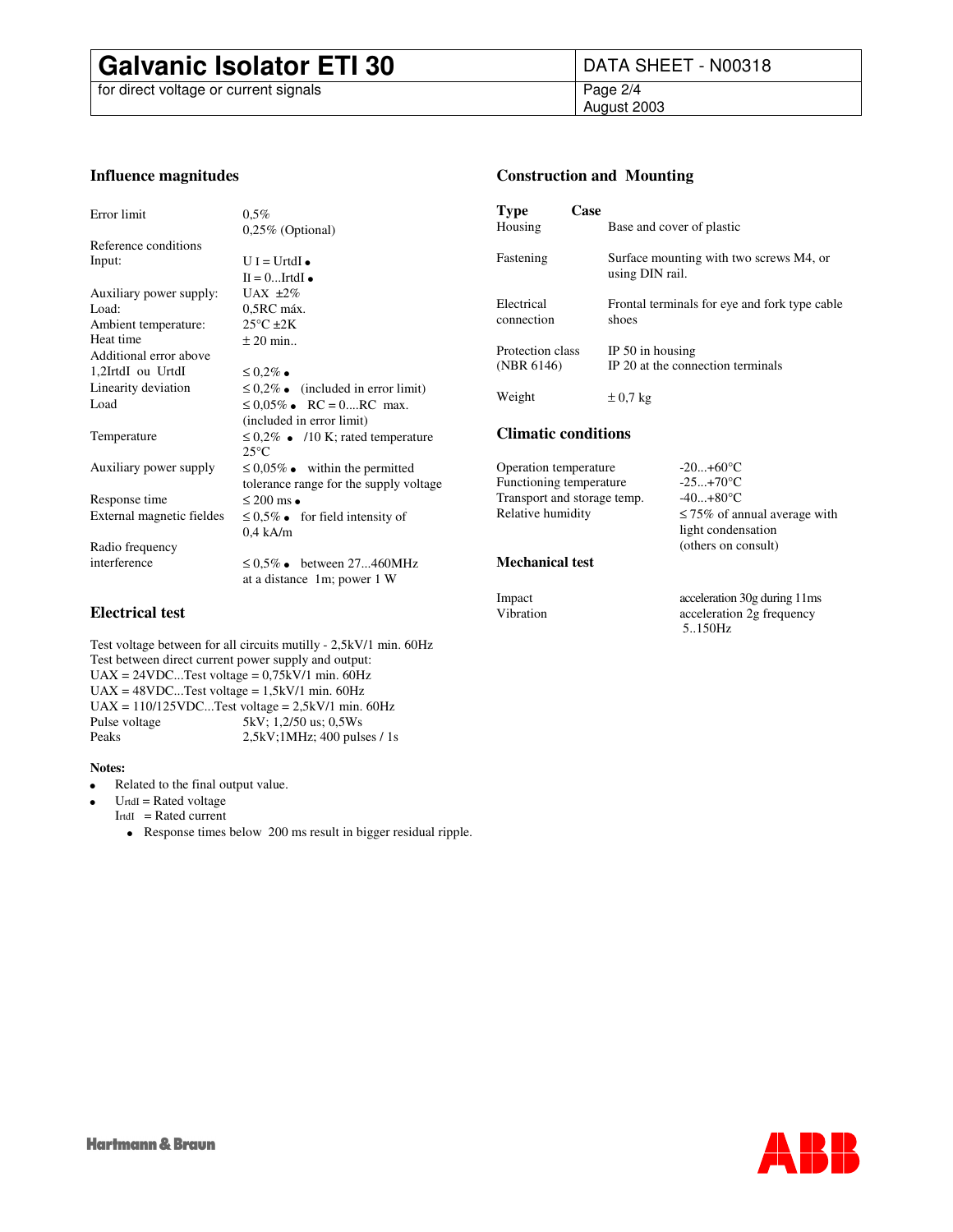# **Galvanic Isolator ETI 30** DATA SHEET - N00318<br>for direct voltage or current signals<br>Page 3/4

for direct voltage or current signals

August 2003

### **Electric Connections**



| $II$ , $UI$    | $=$ | Input Current or Voltage                             |
|----------------|-----|------------------------------------------------------|
| <b>UAx</b>     | $=$ | Auxiliary power supply                               |
| O <sub>1</sub> | $=$ | Current or voltage output - normal                   |
| O <sub>2</sub> | $=$ | Output with load divider (double output)<br>Optional |

### **Notes**

When using only O2 jump terminals 61 and 62

 When using "double output", there is no galvanic isolation between the output signals.

### **Dimensional Drawing**

Dimensions em mm



# **Additional information**

The following items contain tips and cautions to be observed by the user for a good functional performance, as well as the maintenance of the instrument and the safety of the installations.

## **Cautions**

Be sure the voltages and currents to be connected to the instrument, are compatible.

Loosen all connections from the instrument before removing it from the installation .

## **Mounting Instructions**

Oserve the ambient temperature range. At the place of installation, values for vibration, dust, dirt and humidity, which must remain between the limits, established by the protection class of the housing and the climatic group, specified in this data sheet, have to be observed

. For fastening on flat area use two M4 screws. For mounting on DIN rail, use the snap-in device on the rear of the instrument. The connections can be made with eye or fork type cable shoes.

## **Instructions for use**

When connections have been made, switch on the power supply and check at the output the functioning of the transducer.